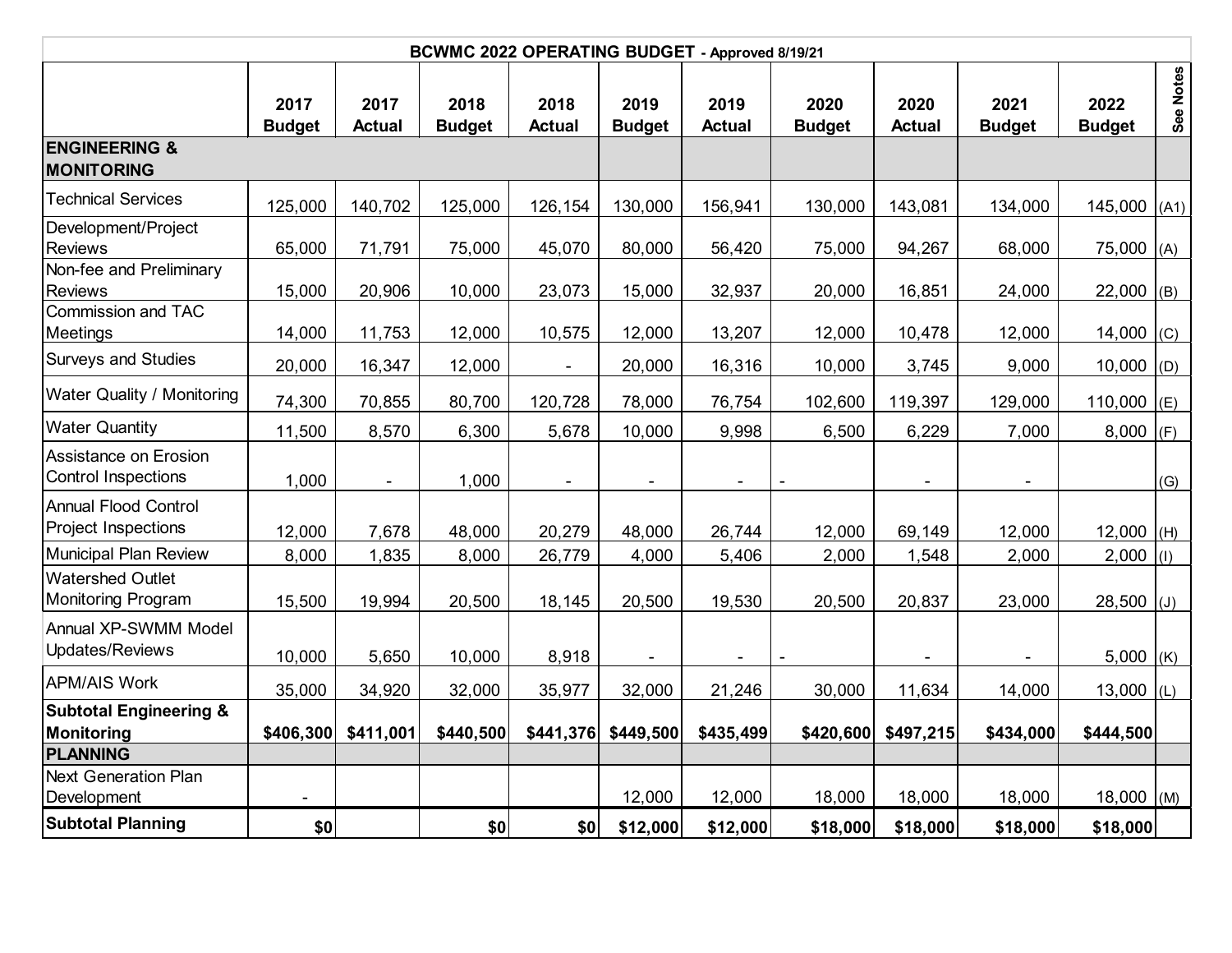| Item                                        | 2017<br><b>Budget</b> | 2017<br><b>Actual</b> | 2018<br><b>Budget</b> | 2018<br><b>Actual</b> | 2019<br><b>Budget</b> | 2019<br><b>Actual</b> | 2020<br><b>Budget</b> | 2020<br><b>Actual</b> | 2021<br><b>Budget</b> | 2022<br><b>Budget</b> | See Notes |
|---------------------------------------------|-----------------------|-----------------------|-----------------------|-----------------------|-----------------------|-----------------------|-----------------------|-----------------------|-----------------------|-----------------------|-----------|
| <b>ADMINISTRATION</b>                       |                       |                       |                       |                       |                       |                       |                       |                       |                       |                       |           |
| Administrator                               | 67,200                | 60,559                | 67,200                | 59,955                | 69,200                | 64,926                | 69,200                | 64,764                | 67,400                | 70,848                | (N)       |
| <b>MAWD Dues</b>                            |                       |                       |                       |                       |                       |                       | 500                   | 500                   | 3,750                 | 7,500                 | (O)       |
| Legal                                       | 18,500                | 16,249                | 17,000                | 13,313                | 17,000                | 14,428                | 15,000                | 20,996                | 15,000                | 17,000                | (P)       |
| <b>Financial Management</b>                 | 3,200                 | 3,200                 | 3,200                 | 3,200                 | 3,500                 | 3,500                 | 3,500                 | 3,500                 | 4,000                 | 13,500                | (Q)       |
| Audit, Insurance & Bond                     | 15,500                | 17,304                | 15,500                | 17,648                | 18,000                | 15,892                | 18,000                | 18,684                | 18,000                | 18,700                | (R)       |
| <b>Meeeting Catering</b>                    | 2,000                 | 1,198                 | 1,600                 | 1,295                 | 1,500                 | 1,341                 | 1,500                 | 317                   | 1,300                 | 1,300                 | (S)       |
| <b>Administrative Services</b>              | 18,000                | 13,346                | 15,000                | 14,240                | 15,000                | 12,992                | 15,000                | 11,887                | 8,000                 | 8,000                 | (T)       |
| <b>Subtotal Administration</b>              | \$124,400             | \$111,856             | \$119,500             | \$109,651             | \$124,200             | \$113,079             | \$122,700             | \$120,648             | \$117,450             | \$136,848             |           |
| <b>OUTREACH &amp; EDUCATION</b>             |                       |                       |                       |                       |                       |                       |                       |                       |                       |                       |           |
| <b>Publications / Annual</b>                |                       |                       |                       |                       |                       |                       |                       |                       |                       |                       |           |
| Report                                      | 2,500                 | 1,138                 | 1,500                 | 937                   | 1,300                 | 1,263                 | 1,300                 | 1,069                 | 1,300                 | 1,300 $ U $           |           |
| Website                                     | 4,400                 | 1,228                 | 4,200                 | 443                   | 3,000                 | 1,617                 | 1,000                 | 1,264                 | 1,800                 | 1,800                 | (V)       |
| <b>Watershed Education</b>                  |                       |                       |                       |                       |                       |                       |                       |                       |                       |                       |           |
| Partnerships                                | 15,500                | 12,354                | 13,850                | 13,454                | 15,850                | 13,810                | 15,850                | 16,535                | 17,350                | 18,350                | (W)       |
| <b>Education and Public</b>                 |                       |                       |                       |                       |                       |                       |                       |                       |                       |                       |           |
| Outreach                                    | 20,000                | 19,302                | 22,000                | 18,585                | 25,000                | 23,588                | 22,000                | 38,321                | 26,000                | $28,000$ (X)          |           |
| <b>Public Communications</b>                | 2,500                 | 732                   | 2,500                 | 563                   | 1,000                 | 878                   | 1,000                 | 1,113                 | 1,000                 | 1,100 $ (Y)$          |           |
| <b>Subtotal Outreach &amp;</b>              |                       |                       |                       |                       |                       |                       |                       |                       |                       |                       |           |
| <b>Education</b>                            | \$44,900              | \$34,754              | \$44,050              | \$33,982              | \$46,150              | \$41,156              | \$41,150              | \$58,302              | \$47,450              | \$50,550              |           |
| <b>MAINTENANCE FUNDS</b>                    |                       |                       |                       |                       |                       |                       |                       |                       |                       |                       |           |
| <b>Channel Maintenance Fund</b>             | 25,000                | 25,000                | 25,000                | 25,000                | 25,000                | 25,000                | 25,000                | 25,000                | 20,000                | $25,000$ (Z)          |           |
| Flood Control Project Long-<br>Term Maint.  | 25,000                | 25,000                | 25,000                | 4,000                 | 25,000                | 25,000                | 25,000                | 25,000                | 25,000                | $25,000$ (AA)         |           |
| <b>Subtotal Maintenance</b><br><b>Funds</b> | \$50,000              | \$50,000              | \$50,000              | \$29,000              | \$50,000              | \$50,000              | \$50,000              | \$50,000              | \$45,000              | \$50,000              |           |
| <b>TMDL WORK</b>                            |                       |                       |                       |                       |                       |                       |                       |                       |                       |                       |           |
| <b>TMDL Implementation</b>                  |                       |                       |                       |                       |                       |                       |                       |                       |                       |                       |           |
| Reporting                                   | 20,000                | 19,209                | 10,000                | 4,668                 | 10,000                | 215                   | 10,000                | 263                   | 7,000                 | 7,000                 | (BB)      |
| <b>Subtotal TMDL Work</b>                   | \$20,000              | \$19,209              | \$10,000              | \$<br>4,668           | \$10,000              | \$10,000              | \$10,000              | \$263                 | \$7,000               | \$7,000               |           |
| <b>GRAND TOTAL</b>                          |                       |                       |                       |                       |                       |                       |                       |                       |                       |                       |           |
|                                             | \$645,600             | \$626,820             | \$664,050             | \$618,677             | \$691,850             | \$661,734             | \$662,450             | \$744,428             | \$668,900             | \$706,898             |           |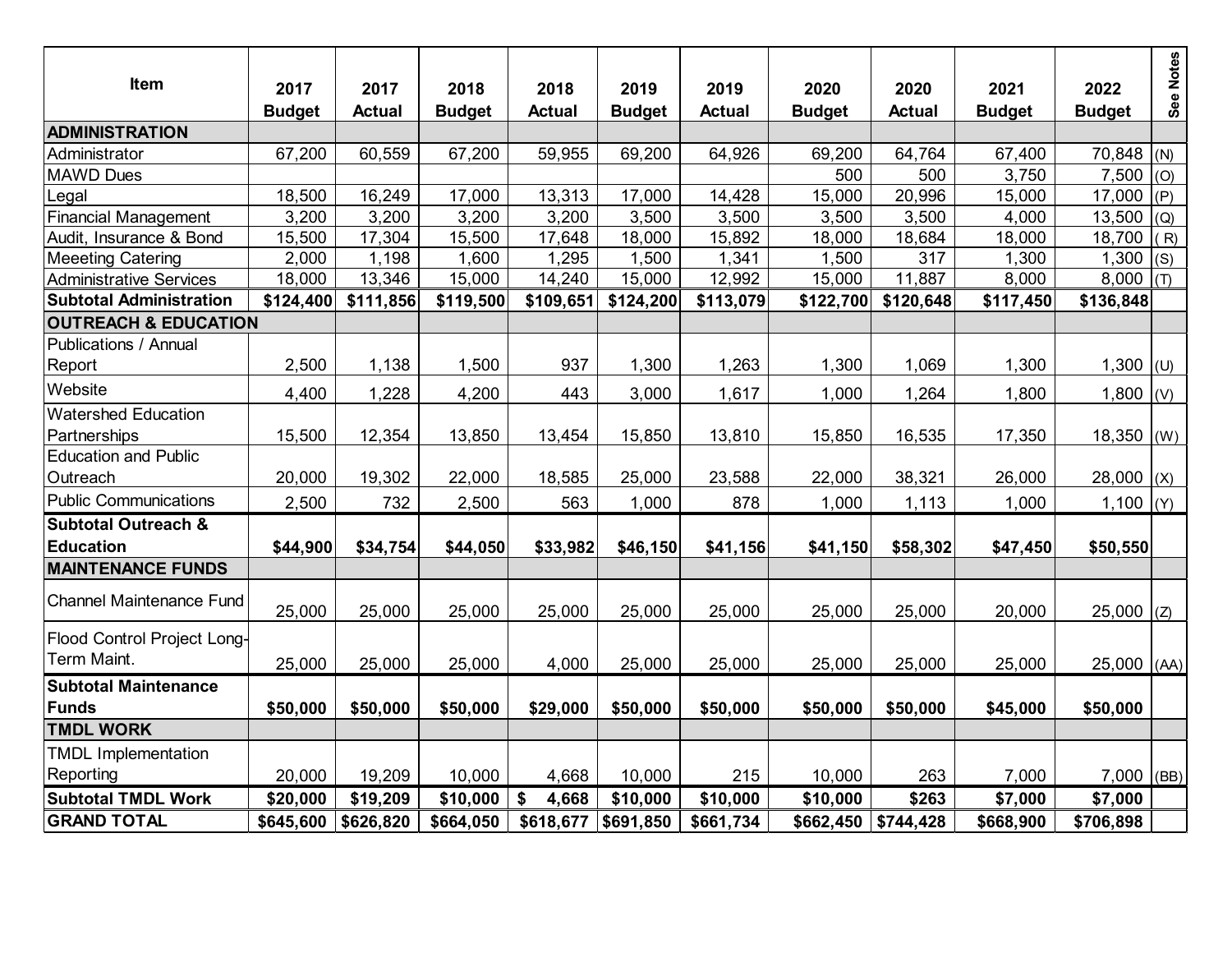| 2022 Revenues                                                         |               |
|-----------------------------------------------------------------------|---------------|
|                                                                       |               |
| <b>Expected Income</b>                                                | Income        |
| Assessments to cities                                                 | \$<br>565,998 |
| Use of fund balance                                                   | \$            |
| CIP Administrative Funds (2.0% of est. requested levy of \$1.79M)     | \$<br>35,800  |
| Project review fees                                                   | \$<br>60,000  |
| Transfer from Long-term Maint Fund for Flood Control Proj Inspections | \$<br>12,000  |
| <b>WOMP</b> reimbursement                                             | \$<br>5,000   |
| <b>TRPD reimbursement</b>                                             | \$<br>1,400   |
| TMDL Studies Long Term Account Close Out (One Time Allocation)        | \$<br>27,149  |
|                                                                       | \$<br>707,347 |
|                                                                       |               |
| <b>Expected Expenses</b>                                              |               |
| Total operating budget                                                | \$<br>706,898 |
|                                                                       |               |
| <b>Fund Balance Details</b>                                           |               |
| Est. Beginning Fund Balance (Jan 31, 2022)                            | \$<br>404,513 |
| Change in Fund Balance (income - expenses)                            | \$<br>449     |
| Est. Remaining Fund Balance (Jan 31, 2023)                            | 404,962       |

|                | <b>City Assessments</b>                |                              |                   |                        |                |           |           |           |           |           |           |           |           |
|----------------|----------------------------------------|------------------------------|-------------------|------------------------|----------------|-----------|-----------|-----------|-----------|-----------|-----------|-----------|-----------|
|                |                                        |                              |                   |                        |                |           |           |           |           |           |           |           |           |
| Community      | <b>For Taxes</b><br>Payable in<br>2021 | 2021<br><b>Percent</b><br>оf | Area<br>Watershed | Percent  <br><b>of</b> | Average        | 2015      | 2016      | 2017      | 2018      | 2019      | 2020      | 2021      | 2022      |
|                | <b>Net Tax</b><br>Capacity             | <b>Valuation</b>             | in Acres          | of Area                | <b>Percent</b> | \$490,345 | \$490,345 | \$500,000 | \$515,050 | \$529,850 | \$550,450 | \$554,900 | \$565,998 |
| Crystal        | \$10,436,901                           | 5.59                         | 1,264             | 5.09                   | 5.34           | \$25,868  | \$25,771  | \$25,704  | \$26,904  | \$27,877  | \$29,062  | \$29,898  | \$30,206  |
| Golden Valley  | \$48,278,560                           | 25.84                        | 6,615             | 26.63                  | 26.23          | \$121,964 | \$127,675 | \$131,270 | \$134,649 | \$138,553 | \$144,693 | \$145,228 | \$148,477 |
| Medicine Lake  | \$1,136,635                            | 0.61                         | 199               | 0.80                   | 0.70           | \$3,543   | \$3,600   | \$3,561   | \$3,783   | \$3,846   | \$3,975   | \$3,928   | \$3,988   |
| Minneapolis    | \$13,106,438                           | 7.01                         | 1,690             | 6.80                   | 6.91           | \$33,235  | \$32,885  | \$33,609  | \$34,763  | \$35,805  | \$37,631  | \$37,983  | \$39,103  |
| Minnetonka     | \$11,762,188                           | 6.30                         | 1,108             | 4.46                   | 5.38           | \$28,121  | \$27,536  | \$28,199  | \$28,053  | \$28,989  | \$29,967  | \$29,622  | \$30,437  |
| New Hope       | \$10,448,489                           | 5.59                         | 1,252             | 5.04                   | 5.32           | \$25,681  | \$25,627  | \$25,917  | \$26,740  | \$27,987  | \$28,987  | \$29,464  | \$30,087  |
| Plymouth       | \$79,203,316                           | 42.39                        | 11,618            | 46.77                  | 44.58          | \$225,159 | \$220,974 | \$224,531 | \$231,682 | \$237,986 | \$245,942 | \$247,860 | \$252,307 |
| Robbinsdale    | \$3,537,475                            | .89                          | 345               | 1.39                   | 1.64           | \$7,587   | \$7,843   | \$7,747   | \$8,189   | \$8,523   | \$8,937   | \$9,299   | \$9,288   |
| St. Louis Park | \$8,938,699                            | 4.78                         | 752               | 3.03                   | 3.91           | \$19,184  | \$18,433  | \$19,463  | \$20,287  | \$20,284  | \$21,257  | \$21,618  | \$22,105  |
| <b>TOTAL</b>   | \$186,848,701                          | 100.00                       | 24,843            | 100.00                 | 100.00         | \$490,345 | \$490,345 | \$500,000 | \$515,050 | \$529,850 | \$550,450 | \$554,900 | \$565,998 |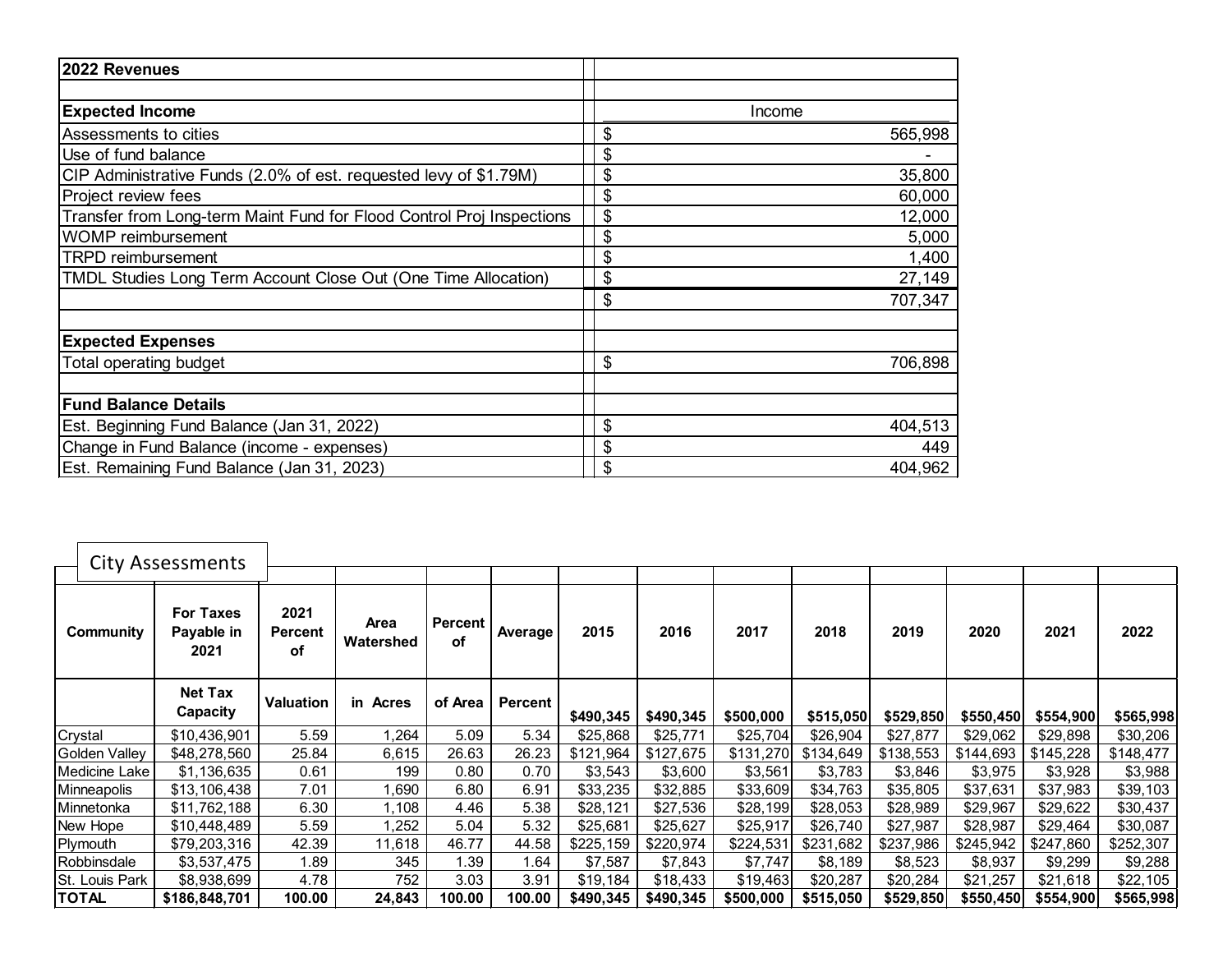## **NOTES**

(A1) General technical services by Barr Engineering; amount based on actual expenditures in 2019 and 2020.

(A) Partially funded by application fees; with the creation of the preliminary and non-fee budget category, most of the review costs will be covered by application fees. 2021 budget assumes 30 submittals at average cost of \$2,000 - \$2,500 per review. 2022 budget based on 2019 and 2020 actuals

(B) Based on actual expenses in 2019 and 2020. This was a new line item in 2015 used to cover reviews for which either we do not receive an application fee or it's too early in the process for us to have received an application fee. Includes DNR application reviews, MnDOT project reviews, and other prelim reviews requested by administrator and member cities.

(C) Includes attendance at BCWMC meetings, TAC meetings and other committee meetings, as needed. 2017 budget increased to allow for additional BCWMC Engineer staff to attend Commission/TAC meetings (total of 3 assumed). 2018 - 2020 budgets were reduced from 2017 and assumed 12 BCWMC meetings and 5 other meetings (TAC, etc.). 2021 budget also assumes 17 meetings including BCWMC meetings (12), TAC meetings (3), Administrative Services Committee meetings (1), Budget Committee meetings and other meetings (1). 2022 budget increased to reflect likely return to in-person meetings, plus additional staff attendance at meetings

(D) For Commission-directed surveys and studies not identified in other categories - e.g., past work has included watershed tours, Medicine Lake outlet work, Flood Control Project Maintenance and Responsibilites, Sweeney Lake sediment monitoring, stream monitoring equipment purchase. 2018 budget was reduced from previous years for overall budget savings. 2019 budget is more in line with previous years and gives Commission flexibility to investigate or tackle unforeseen issues that arise. Lowered again in 2020, 2021, and 2022 for budget savings.

(E) Routine lake and stream monitoring. See details on next page. Costs are considerably lower than normal stream monitoring due to partnering with city of Plymouth's Plymouth Creek Monitoring by TRPD.

(F) Water Quantity (lake level) monitoring. 2018 budget lowered for budget savings and resulted in fewer data points. 2019 budget back to earlier budget levels. 2020 budget lowered again for budget savings. 2022 budget increase allows for additional measurements and benchmark checks, beyond the once/month lake level measurements

(G) After recommendations from the TAC and Budget Committee,the Commission's ended the erosion and sediment control inspection program (Watershed Inspection) in 2014 due to duplication with activities required by the member cities. Some budget remained here to provide, as requested by the Commission, some oversight of city inspection activities (reports of inspections are available from each city). However, little or no expenses have been incurred since 2014. In 2019 it was removed from budget. If inspections are needed they can be charged to general technical services.

(H) 2022 budget includes annual typical inspection of Flood Control Project (FCP) features without tunnel inspections. Does not include follow-up work on the deep tunnel inspection, such as developing cost estimates for recommended repair work, and the box culvert repairs, wuch as development of plans and specifications.

http://www.bassettcreekwmo.org/application/files/4514/9637/1815/2016\_FCP\_Policies.pdf

(I) Municipal plan approvals completed in 2019; however, this task has also included review of adjacent WMO plan amendments, and review of city ordinances; \$2,000 budget recommended in 2021 for these types of reviews.

(J) Monitoring at the Watershed Outlet Monitoring Program (WOMP) site in Minneapolis through an agreement with Met Council (MCES). Commission is reimbursed \$5,000 from Met Council. Met Council pays for equipment, maintenance, power, cell service, and lab analyses. Monitoring protocol changed in 2017 with collection of bimonthly samples (up from once-per-month sampling).Both Barr and Wenck have tasked related to WOMP activities. Barr's 2020 & 2021 budget = \$4,500. Actual spent in 2020 =\$4,265. Station was moved in late 2020. In 2022, Barr work is proposed at \$10,000 because MCES requests additional high flow measurements (doubling from about 6 to 12), due to the new station location. The MCES recommends 9 routine scheduled flow measurements (range of flows beyond base flow), plus up to 3 additional for special events such as high flow, drought, or backwater. The additional budget would also allow for the measurement of up to two higher flows, as needed, using an Acoustic Doppler unit (StreamPro) that allows for measurement of higher flows than was possible using past equipment. Wenck portion is similar to previous years at \$18,500 due to similar sampling regime.

(K) This item is used to make updates to the XP-SWMM model, coordinate with P8 model updates, and assist cities with model use. No XP-SWMM updates were performed 2019 - 2021 due to work on the grant funded FEMA modeling project. 2022 budget assumes the Commission adopts the "FEMA model" as the Commission's model, including flood elevations. Then would need to re-start XP SWMM model updates. The last update was in 2018. Engineers will begin updating process in 2021 with "Surveys and Studies" budget. Process will likely be completed in FY2022.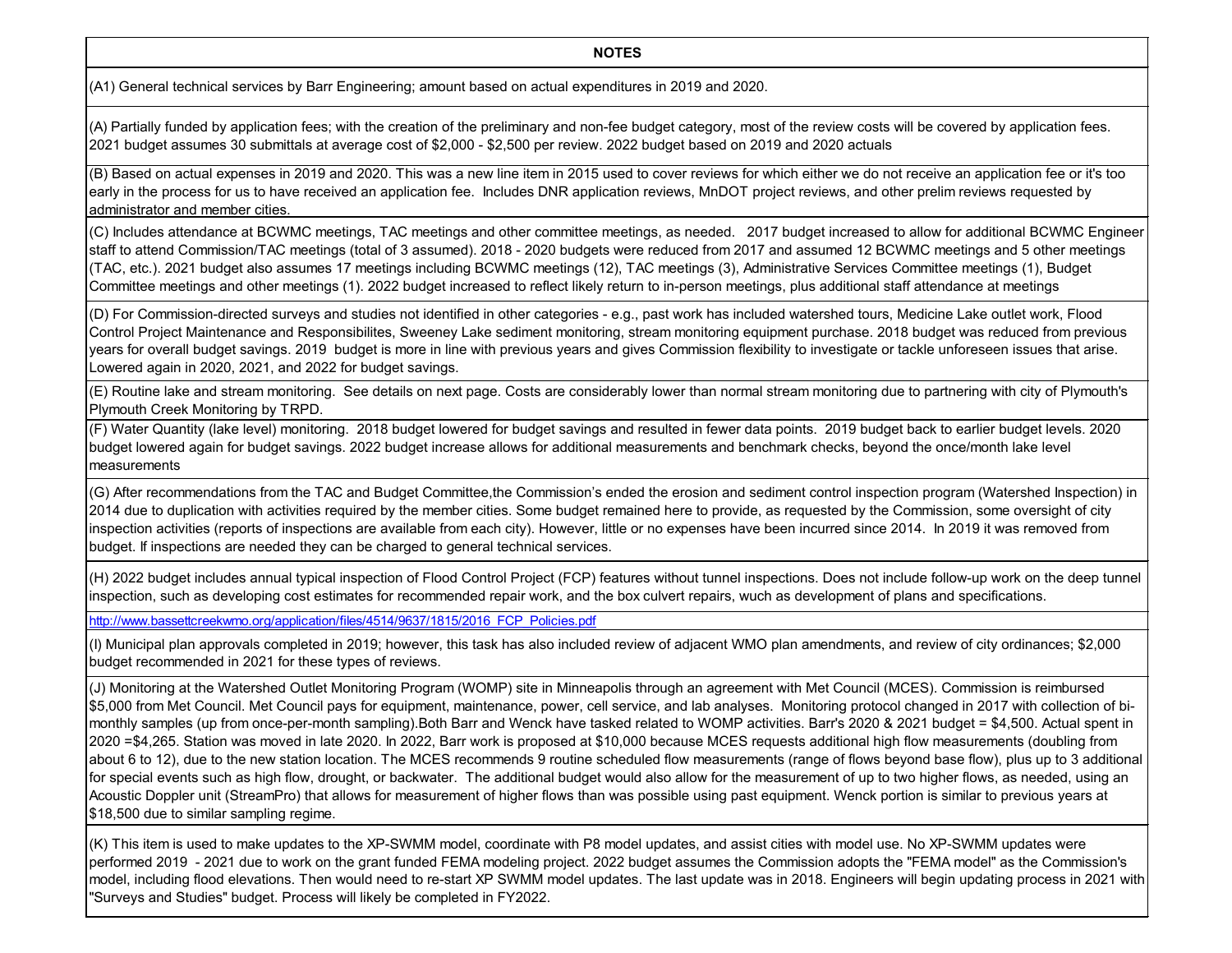## **Notes (continued)**

(L) Funds to implement recommendations of Aquatic Plant Management/Aquatic Invasive Species Committee likely including curly-leaf pondweed control in Medicine Lake and small grant program for launch inspectors, education/outreach, etc. by other organizations including TRPD, AMLAC, others. 2020 expenses \$11,400 due to grant funding and cost sharing with TRPD. 2021 and 2022 budget set to be in line with actual expected costs.

(M) Funding that will be set aside and accrued over next 5 years to pay for 2025 Watershed Plan development which will start in 2023.

(N) Typically includes \$72/hour for average of 80 hours per month. In 2021 reduced to an average of 78 hours per month for overall budget savings and to reflect actual annual expenses. Budget committee recommended same for 2022. Increased to 82 hours per month (pending approved contract amendment) due to increasing workload.

(O) MN Association of Watershed District Annual dues. New budget item. 2019 and 2020 dues were \$500 because WMOs were newly allowed to join the organization. 2021 dues \$3,750. 2022 dues expected to be \$7,500 similar to other Metro watersheds.

(P) For Commission attorney. 3% hourly rate increase over 2021 + more work expected. High legal costs for CIP projects will be charged to specific CIP budgets, as warranted.

(Q) Reflects new agreement with Redpath. \$1,000/mo + up to 10 hours audit assistance at \$150/hr

(R) Insurance and audit costs have risen considerably in the last few years.

(S) Meeting catering expenses from Triple D Espresso (includes delivery). Assumes 12 in-person meetings

(T) Recording Secretary \$45/hr rate \* 8 hrs/mo for meeting attendance and minutes (\$4,320 total) + \$290 annual mileage + \$250/mo meeting packet printing/mailing + \$390 contingency.

(U) Budget was decreased in last few years to be more in line with actual expenses. Costs associated with Commission Engineer assistance with annual report

(V) Based on 2017-2019 agreement with HDR for website hosting and maintenance activities and closer to actual funds spent in 2019.

(W) Includes CAMP (\$7,000), River Watch (\$2,000), Metro Watershed Partners (\$3,500), Metro Blooms Workshops (\$1,500; a decrease from previous years), Children's Water Festival (\$350). Does not allow for additional partnerships or increases in contributions. CAMP costs set by Met Council increased significantly in 2019 (after 16 years w/o increases). In 2021 moved \$4,000 in annual support to Metro Blooms for resident engagement in Harrison Neighborhood, MPLS from Education & Outreach line item (X)

(X) Includes funding for West Metro Water Alliance at \$13,000 and \$10,310 for other educational supplies and materials including educational signage, display materials, Commissioner training, etc. In 2021, moved social media (\$480 FB ads + \$3,510 for 1.5 hr/week\*52 wks\*\$45/hour) and moved educational newspaper column writing (\$2,700 for 5 hr/mo\*12 months\*\$45/hour) from Administrative Services line item (T).

(Y) Public Communications covers required public notices for public hearings, etc.

(Z) Will be transferred to Channel Maintenance Fund for use by cities with smaller projects along main streams. Reduced in 2021 for one-time budget savings. TAC recommends fully funding this line item at \$25,000

(AA) Will be transferred to Long-Term Maintenance Fund (less actual costs of FCP inspections in line (H).

(BB) Budget reduced since 2018 for overall budget savings.Task includes reporting on TMDL implementation and updating P8 model to include new BMPs. Reduced in 2021 for overall budget savings. Updates did not occur in 2020.